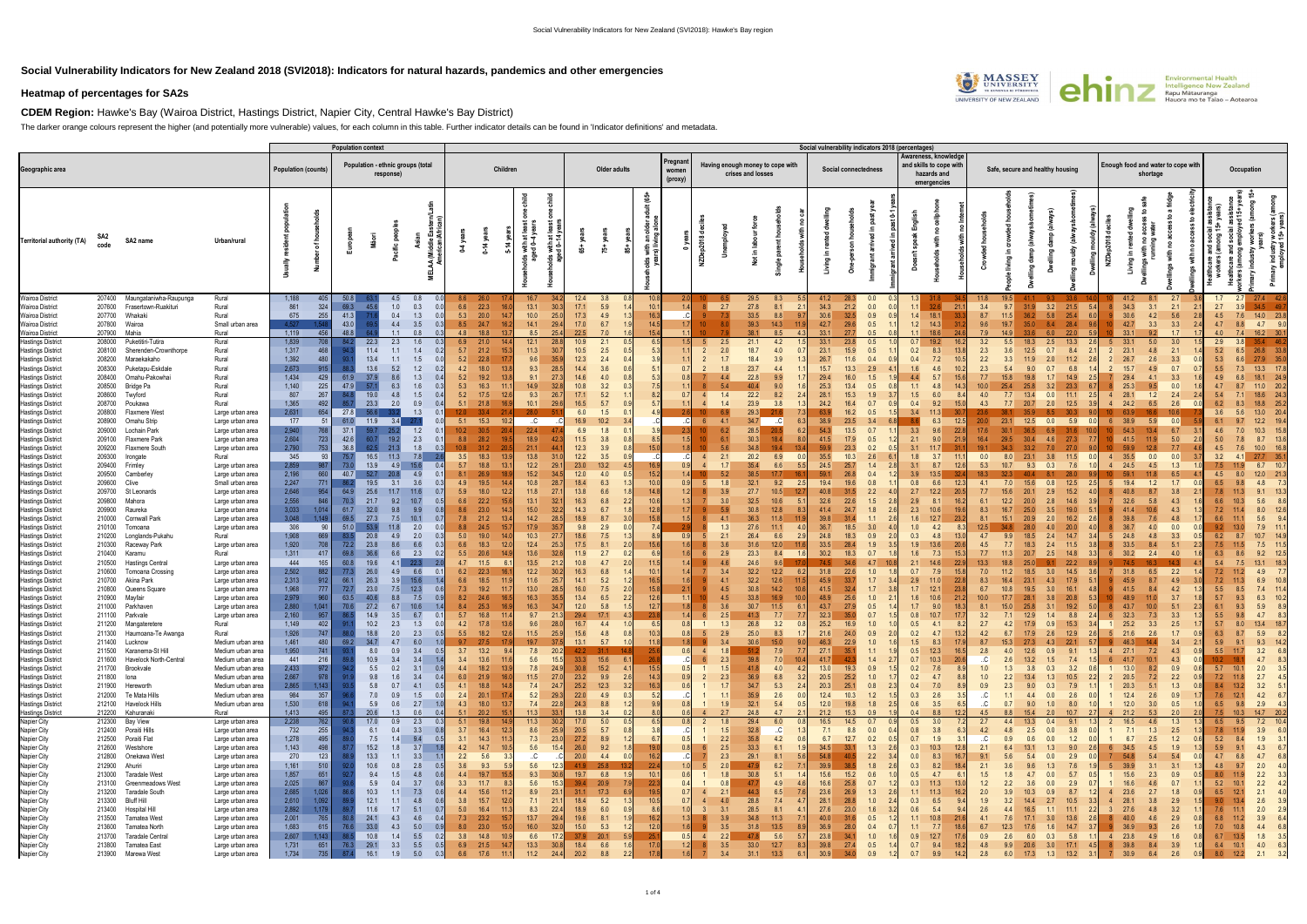| <b>Population context</b>                                                                                                                                                                                                                                                                                                                    |                                                |                                                                                                                                                                                                                                                                                                  |                                                                                                                                                                                                                                                                  |                                                                                                                 |                                            | Social vulnerability indicators 2018 (percentages)                                                  |                                                                                         |                                                                     |                                                                                         |                                                                                                      |                                                                                                     |                                                        |                                                                                             |                                                   |                                            |                                      |                      |                                                                            |                                                                                                                                                                                                    |  |                                                                                                      |                                                                                                                |                                                      |                                                                    |                                                                                            |            |     |                                                                  |                                                                                                     |                                      |                   |                                        |                                 |            |                                                                                  |
|----------------------------------------------------------------------------------------------------------------------------------------------------------------------------------------------------------------------------------------------------------------------------------------------------------------------------------------------|------------------------------------------------|--------------------------------------------------------------------------------------------------------------------------------------------------------------------------------------------------------------------------------------------------------------------------------------------------|------------------------------------------------------------------------------------------------------------------------------------------------------------------------------------------------------------------------------------------------------------------|-----------------------------------------------------------------------------------------------------------------|--------------------------------------------|-----------------------------------------------------------------------------------------------------|-----------------------------------------------------------------------------------------|---------------------------------------------------------------------|-----------------------------------------------------------------------------------------|------------------------------------------------------------------------------------------------------|-----------------------------------------------------------------------------------------------------|--------------------------------------------------------|---------------------------------------------------------------------------------------------|---------------------------------------------------|--------------------------------------------|--------------------------------------|----------------------|----------------------------------------------------------------------------|----------------------------------------------------------------------------------------------------------------------------------------------------------------------------------------------------|--|------------------------------------------------------------------------------------------------------|----------------------------------------------------------------------------------------------------------------|------------------------------------------------------|--------------------------------------------------------------------|--------------------------------------------------------------------------------------------|------------|-----|------------------------------------------------------------------|-----------------------------------------------------------------------------------------------------|--------------------------------------|-------------------|----------------------------------------|---------------------------------|------------|----------------------------------------------------------------------------------|
| Geographic area                                                                                                                                                                                                                                                                                                                              |                                                |                                                                                                                                                                                                                                                                                                  |                                                                                                                                                                                                                                                                  | <b>Population (counts)</b>                                                                                      |                                            |                                                                                                     | Population - ethnic groups (total<br>response)                                          |                                                                     |                                                                                         | Children                                                                                             |                                                                                                     |                                                        |                                                                                             | Older adults                                      |                                            | Pregnan<br>women<br>$(\text{proxy})$ |                      |                                                                            | Having enough money to cope with<br>crises and losses                                                                                                                                              |  |                                                                                                      | Social connectedness                                                                                           |                                                      |                                                                    | Awareness, knowledge<br>and skills to cope with<br>hazards and<br>emergencies              |            |     | Safe, secure and healthy housing                                 |                                                                                                     |                                      | shortage          | Enough food and water to cope with     |                                 | Occupation |                                                                                  |
| <b>Territorial authority (TA)</b>                                                                                                                                                                                                                                                                                                            | SA2<br>code                                    | SA2 name                                                                                                                                                                                                                                                                                         | Urban/rural                                                                                                                                                                                                                                                      |                                                                                                                 |                                            |                                                                                                     |                                                                                         |                                                                     |                                                                                         |                                                                                                      | $rac{1}{6}$<br>್<br>≗<br>ਨ +                                                                        | ehild<br># 결                                           |                                                                                             | <u>ង្</u>                                         | $11(65+$                                   |                                      | p2018<br><b>ROZN</b> |                                                                            |                                                                                                                                                                                                    |  |                                                                                                      |                                                                                                                |                                                      |                                                                    |                                                                                            |            |     |                                                                  |                                                                                                     |                                      |                   |                                        |                                 | دن         |                                                                                  |
| Napier City<br>Napier City<br>Napier City<br>Napier City<br>Napier City<br>Napier City<br>Napier City<br>Napier City<br>Napier City<br>Napier City<br>Napier City<br>Napier City<br>Napier City                                                                                                                                              | 214400<br>214600<br>214800<br>214900<br>215000 | 214000 Greenmeadows Central<br>214100 Onekawa Central<br>214200 Pirimai West<br>214300 Napier Central<br>Greenmeadows South<br>214500 Nelson Park<br><b>Bledisloe Park</b><br>214700 Pirimai East<br>Onekawa East<br>Tareha Reserve<br>Marewa East<br>215100 Onekawa South<br>215200 McLean Park | Large urban area<br>Large urban area<br>Large urban area<br>Large urban area<br>Large urban area<br>Large urban area<br>Large urban area<br>Large urban area<br>Large urban area<br>Large urban area<br>Large urban area<br>Large urban area<br>Large urban area | 1,473<br>1,503<br>1,611<br>420<br>2,064<br>2,181<br>2,319<br>2,241<br>1,632<br>2,988<br>3,387<br>3,183<br>2,550 | 633<br>648<br>837<br>630<br>1.152<br>1.029 | 19.6<br>23.8<br>23.6<br>69.<br>19.0<br>20.7<br>15.8<br>27.3<br>66.2<br>17.0<br>67.2<br>65.2<br>22.4 | 2.2<br>3.2<br>3.5<br>4.3<br>2.2<br>2.9<br>2.2<br>3.9<br>9.4<br>1.9<br>5.7<br>6.0<br>2.8 | 6.9<br>8.4<br>3.7<br>0.2<br>11.4<br>5.2<br>4.5<br>6.5<br>5.8<br>3.7 | 4.7<br>6.6<br>7.4<br>1.4<br>6.1<br>6.7<br>6.3<br>8.6<br>7.0<br>4.9<br>8.8<br>9.2<br>7.2 | 15.7<br>20.4<br>19.7<br>12.5<br>10.7<br>18.0<br>20.9<br>20.1<br>13.8<br>25.0<br>24.1<br>18.6<br>20.1 | 8.2<br>$12.1$<br>14.2<br>C<br>$12.0$<br>11.8<br>12.4<br>16.1<br>12.6<br>8.7<br>15.1<br>19.4<br>13.0 | 21.0<br>28.<br>27<br>25<br>28.<br>29.1<br>24<br>27.    | 20.0<br>17.3<br>8.6<br>21.7<br>15.7<br>19.7<br>12.3<br>19.1<br>23.1<br>11.9<br>11.4<br>15.2 | $13.0$<br>10.4<br>6.9<br>5.6<br>9.0<br>5.2<br>6.4 | 19.3<br>14.3<br>190<br>20.8<br>12.5<br>154 |                                      |                      | 4 <sub>0</sub><br>2.8<br>4.3<br>2.9<br>3.2<br>3.3<br>5.5<br>4 <sup>3</sup> | 35.4<br>8.7<br>31.4<br>10.1<br>28.2<br>11.3<br>16.2<br>22.4<br>36.2<br>10.9<br>31.5<br>11.0<br>33.5<br>9.5<br>12.9<br>28.2<br>43.7<br>15.6<br>35.9<br>12.1<br>18.2<br>33.2<br>16.4<br>30.6<br>13.0 |  | 28.0<br>28.2<br>35.2<br>64.3<br>36.2<br>41.3<br>32.2<br>31.9<br>61.1<br>33.2<br>55.3<br>47.5<br>42.6 | 31.3<br>28.0<br>0.4<br>29.7<br>0.6<br>33.5<br>30.7<br>23.1<br>30.3<br>0.5<br>21.1<br>30.6                      | 2.0<br>1.0<br>1.5<br>0.4<br>0.6<br>1.2<br>0.6<br>0.6 | 0.4<br>2.2<br>0.6<br>0.8<br>0.5<br>0.8<br>3.0<br>1.2<br>1.9<br>0.4 | 7.4<br>8.2<br>9.9<br>8.6<br>9.7<br>8.7<br>10.0<br>6.9<br>13.9<br>9.1<br>11.0<br>7.1<br>9.9 | 3.9        | 5.2 | 10.0<br>1.0<br>18.0<br>19.3<br>1.5<br>22.3<br>277<br>15.3        | 7.4<br>12.5<br>12.7<br>17.6<br>11.2<br>13.3<br>10.1<br>17.7<br>20.0<br>12.4<br>22.9<br>22.4<br>15.1 | 28.0<br>35.2                         | 4.9               | 2.5<br>2.2<br>3.0<br>5.8               |                                 | 12.4       | 2.2<br>3.5                                                                       |
| Napier City<br>Napier City<br>Central Hawke's Bay District 215500 Mangaonuku<br>Central Hawke's Bay District 215600<br>Central Hawke's Bay District 215700<br>Central Hawke's Bay District 215800<br>Central Hawke's Bay District 215900 Mangarara<br>Central Hawke's Bay District 216000<br>Central Hawke's Bay District 216100 Taurekaitai |                                                | 215300 Maraenui<br>215400 Meeanee-Awatoto<br>Makaretu<br>Waipawa<br>Waipukurau West<br>Waipukurau East                                                                                                                                                                                           | Large urban area<br>Large urban area<br>Rural<br>Rural<br>Small urban area<br>Small urban area<br>Rural<br>Small urban area<br>Rural                                                                                                                             | 3,504<br>2,541<br>948<br>2,430<br>2,085<br>2,517<br>2,400<br>1,869<br>1.893                                     | 336<br>1.026<br>729<br>714                 | 17.4<br>19.6<br>25.3<br>29.7<br>78.3<br>30.2<br>19.5                                                | 14.1<br>3.2<br>2.6<br>3.9<br>3.6<br>1.9<br>2.6<br>2.5                                   | 2.7<br>4.5<br>0.9<br>5.7<br>1.7<br>2.5<br>4.7<br>0.3                | 9.7<br>6.1<br>6.6<br>6.2<br>6.9<br>5.8<br>7.4<br>6.3<br>8.1                             | 18.5<br>12 <sub>4</sub><br>20.9<br>21.7<br>21.6<br>19.5<br>18.5<br>22.0<br>13.9                      | 19.0<br>11.8<br>13.5<br>$11.5$<br>12.8<br>9.6<br>13.4<br>$12.6$<br>12.9                             | 28.4<br>32.<br>28.<br>25.5<br>22<br>27<br>23.5<br>27.5 | 8.0<br>17.5<br>11.4<br>15.6<br>20.6<br>23.2<br>17.1<br>28.3<br>18.7                         | 4.5<br>3.2<br>7.6<br>9.2<br>5.3<br>15.6<br>5.2    | 17.1<br>16.4                               |                                      |                      | 2.9<br>2.0<br>2.5<br>2.8<br>2.8                                            | 33.9<br>20.4<br>27.1<br>6.6<br>3.8<br>23.2<br>5.0<br>25.5<br>33.8<br>11.3<br>35.8<br>8.9<br>40.4<br>27.4<br>5.6                                                                                    |  | 20.7<br>34.8<br>29.7<br>25.3<br>28.9<br>25.1<br>29.6<br>26.8                                         | 0.8<br>21.1<br>15.5<br>16.2<br>0.9<br>18.3<br>0.6<br>29.5<br>31.5<br>0.6<br>19.9<br>0.5<br>30.1<br>0.2<br>19.8 | 0.8<br>0.6<br>0.2                                    | 3.5<br>0.7<br>1.9<br>0.8<br>0.4<br>0.6<br>0.1<br>0.7<br>0.3        | 5.3<br>18.3<br>8.5<br>9.8<br>9.2<br>19.2<br>11.3<br>22.4                                   | 3.2<br>1.4 | 5.0 | 11.1<br>1.1<br>22.8<br>2.0<br>19.3<br>1.9<br>17.5<br>19.7<br>2.2 | 7.4<br>16.5<br>12.8<br>15.1<br>12.9<br>11.8<br>10.7<br>14.8                                         | 20.7<br>34 R<br>25.3<br>29.6<br>26.8 | 3.8<br>2.2<br>3.5 | 1.9<br>2.6<br>3.4<br>2.5<br>2.6<br>1.8 | 4.4<br>3.5<br>5.5<br>4.9<br>3.0 | 8.8<br>4.4 | 37.4<br>26.8<br>13.8<br>8.8<br>11.6<br>7.0<br>20.2 28.9<br>7.3 13.0<br>30.5 43.6 |

Note: Social vulnerability indicators as at December 2021, using data from the 2018 Census of Population and Dwellings (StatsNZ) and the NZ Index of Deprivation (University of Otago). For more information on the indicators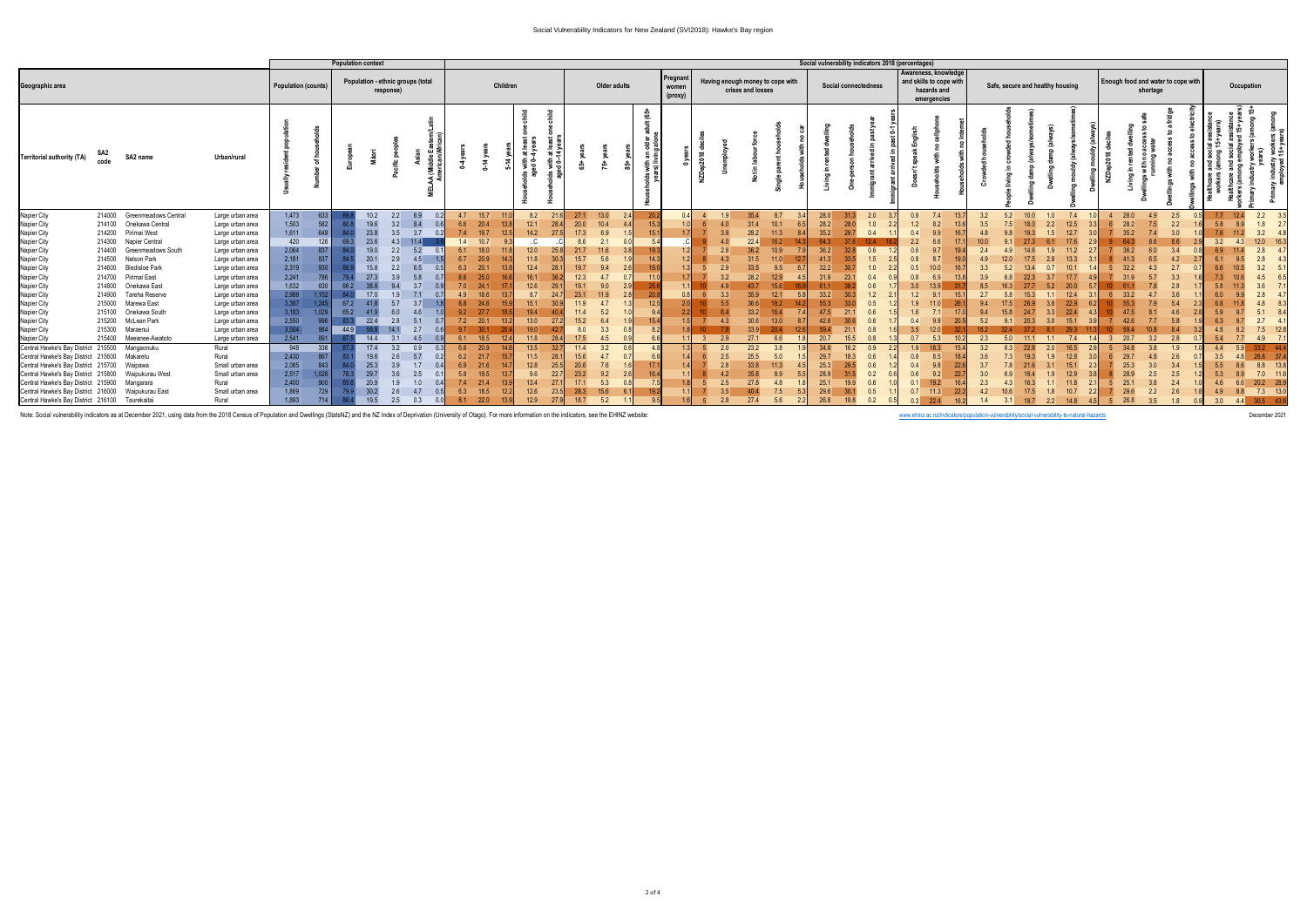## **Social Vulnerability Indicators for New**

## **Heatmap of percentages for SA2s**

**CDEM Region: Hawke's Bay (Wairoa District)** The darker orange colours represent the higher (and potential

and the control of the control of the control of the control of the control of

| Geographic area                                      |                  |                                         |
|------------------------------------------------------|------------------|-----------------------------------------|
| Territorial authority (TA)                           | SA2<br>code      | SA2 name                                |
|                                                      |                  |                                         |
|                                                      |                  |                                         |
| <b>Wairoa District</b>                               | 207400           | Maungataniwha-Raupunga                  |
| Wairoa District<br>Wairoa District                   | 207600           | Frasertown-Ruakituri<br>Whakaki         |
| <b>Wairoa District</b>                               | 207700<br>207800 | Wairoa                                  |
| Wairoa District                                      | 207900           | Mahia                                   |
| <b>Hastings District</b>                             | 208000           | Puketitiri-Tutira                       |
| <b>Hastings District</b>                             | 208100           | Sherenden-Crownthorpe                   |
| <b>Hastings District</b><br><b>Hastings District</b> | 208200<br>208300 | Maraekakaho<br>Puketapu-Eskdale         |
| <b>Hastings District</b>                             | 208400           | Omahu-Pakowhai                          |
| <b>Hastings District</b>                             | 208500           | Bridge Pa                               |
| <b>Hastings District</b>                             | 208600           | Twyford<br>Poukawa                      |
| <b>Hastings District</b><br><b>Hastings District</b> | 208700<br>208800 | <b>Flaxmere West</b>                    |
| <b>Hastings District</b>                             | 208900           | Omahu Strip                             |
| <b>Hastings District</b>                             | 209000           | Lochain Park                            |
| <b>Hastings District</b>                             | 209100           | Flaxmere Park                           |
| <b>Hastings District</b><br><b>Hastings District</b> | 209200<br>209300 | Flaxmere South<br>Irongate              |
| <b>Hastings District</b>                             | 209400           | Frimley                                 |
| <b>Hastings District</b>                             | 209500           | Camberley                               |
| <b>Hastings District</b>                             | 209600           | Clive                                   |
| <b>Hastings District</b><br><b>Hastings District</b> | 209700<br>209800 | St Leonards<br>Mahora                   |
| <b>Hastings District</b>                             | 209900           | Raureka                                 |
| <b>Hastings District</b>                             | 210000           | <b>Cornwall Park</b>                    |
| <b>Hastings District</b>                             | 210100           | Tomoana                                 |
| <b>Hastings District</b><br><b>Hastings District</b> | 210200<br>210300 | Longlands-Pukahu<br>Raceway Park        |
| <b>Hastings District</b>                             | 210400           | Karamu                                  |
| <b>Hastings District</b>                             | 210500           | <b>Hastings Central</b>                 |
| <b>Hastings District</b>                             | 210600           | Tomoana Crossing                        |
| <b>Hastings District</b><br><b>Hastings District</b> | 210700<br>210800 | Akina Park<br>Queens Square             |
| <b>Hastings District</b>                             | 210900           | Mavfair                                 |
| <b>Hastings District</b>                             | 211000           | Parkhaven                               |
| <b>Hastings District</b>                             | 211100           | Parkvale                                |
| <b>Hastings District</b><br><b>Hastings District</b> | 211200<br>211300 | Mangateretere<br>Haumoana-Te Awanga     |
| <b>Hastings District</b>                             | 211400           | Lucknow                                 |
| <b>Hastings District</b>                             | 211500           | Karanema-St Hill                        |
| <b>Hastings District</b>                             | 211600<br>211700 | Havelock North-Central<br>Brookvale     |
| <b>Hastings District</b><br><b>Hastings District</b> | 211800           | lona                                    |
| <b>Hastings District</b>                             | 211900           | Hereworth                               |
| <b>Hastings District</b>                             | 212000           | Te Mata Hills                           |
| <b>Hastings District</b><br><b>Hastings District</b> | 212100<br>212200 | Havelock Hills<br>Kahuranaki            |
| Napier City                                          | 212300           | <b>Bay View</b>                         |
| Napier City                                          | 212400           | Poraiti Hills                           |
| Napier City                                          | 212500           | Poraiti Flat                            |
| Napier City<br>Napier City                           | 212600<br>212800 | Westshore<br>Onekawa West               |
| Napier City                                          | 212900           | Ahuriri                                 |
| Napier City                                          | 213000           | <b>Taradale West</b>                    |
| Napier City                                          | 213100           | Greenmeadows West                       |
| Napier City                                          | 213200           | Taradale South                          |
| Napier City<br>Napier City                           | 213300<br>213400 | <b>Bluff Hill</b><br>Hospital Hill      |
| Napier City                                          | 213500           | <b>Tamatea West</b>                     |
| Napier City                                          | 213600           | Tamatea North                           |
| Napier City<br>Napier City                           | 213700<br>213800 | <b>Taradale Central</b><br>Tamatea East |
| Napier City                                          | 213900           | Marewa West                             |
|                                                      |                  |                                         |